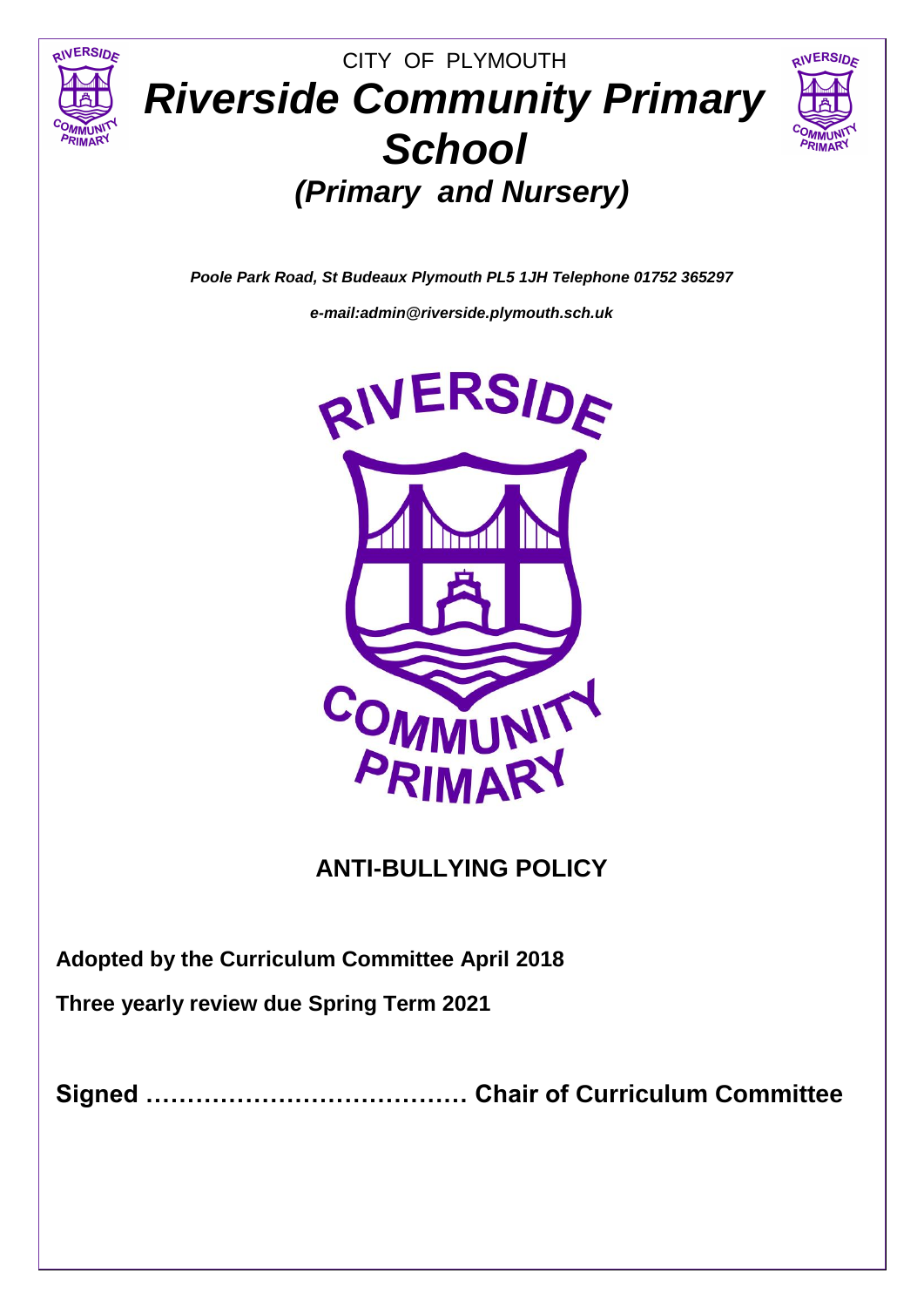## **RIVERSIDE COMMUNITY PRIMARY SCHOOL**

## **ANTI-BULLYING POLICY**

#### **Aims**

The aim of the anti-bullying policy is to ensure that pupils learn in a supportive, caring and safe environment without fear of being bullied. Bullying is anti-social behaviour and affects everyone; it is unacceptable and will not be tolerated. Only when all issues of bullying are addressed will pupils be able to fully benefit from the opportunities available at schools.

Bullying is defined as.

#### **Behaviour by an individual or group, usually repeated over time, that intentionally hurts another individual or group socially, physically or emotionally.**

In addition

#### **Bullying behaviour is usually characterised by an unequal balance of power, which makes it hard for those being bullied to defend themselves.**

The four main types of bullying are:

- Physical (hitting, kicking, theft)
- Verbal (name calling, racist remarks)
- Indirect (spreading rumours, excluding someone from social groups, hiding or deliberately moving possessions to cause upset eg coats).
- Cyber bullying (text messages, social networking not only by individuals but also when using other peoples' and / or applying pressure to others to act on their behalf.

Pupils who are being bullied may show changes in behaviour, such as becoming shy and nervous, feigning illness, taking unusual absences / pattern of absences, or clinging to adults. There may be evidence of changes in work patterns, lacking concentration or truanting from school. Pupils must be encouraged to report bullying in schools.

Schools' teaching and ancillary staff must be alert to the signs of bullying and act promptly and firmly against it in accordance with school policy.

#### **Statutory duty of schools**

Head teachers have a legal duty under the School Standards and Framework Act 1998 to draw up procedures to prevent bullying among pupils and to bring these procedures to the attention of staff, parents and pupils.

#### **Implementation**

#### **Schools**

The following steps may be taken when dealing with incidents:

- If bullying is suspected or reported, the incident will be dealt with immediately by the member of staff who has been approached (including MTAs)
- A clear account of the incident will be recorded and given to the appropriate team leader, with a copy to the headteacher
- The team leader will interview all concerned and will record the incident, with a copy to the headteacher
- Class teachers will be kept informed and if it persists the teacher will advise the appropriate team leader
- Serious or prolonged incidents will be dealt with by the headteacher